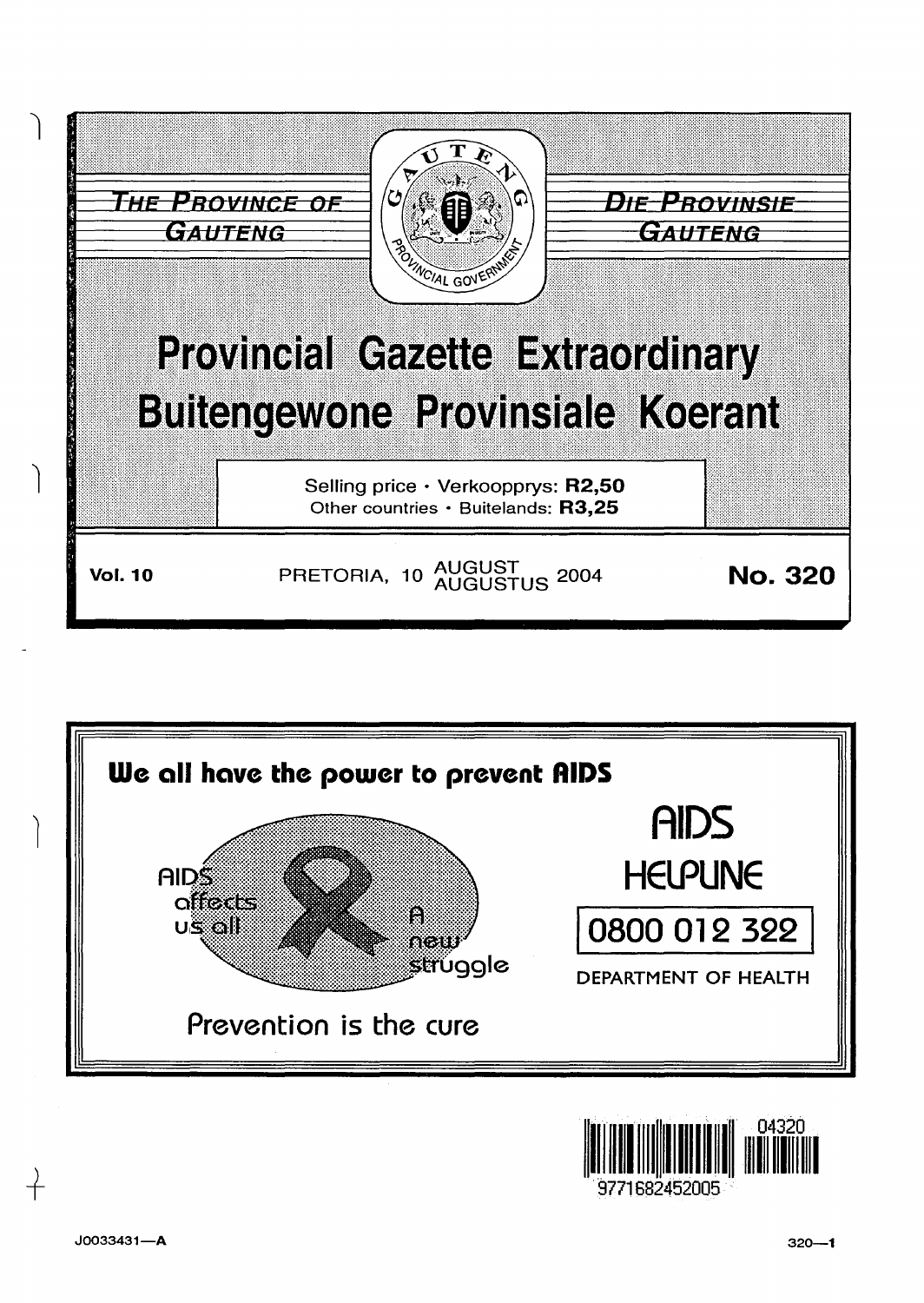$\bar{\beta}$ 

## **CONTENTS • INHOUD**

| No. | No. | Page Gazette<br>No. |
|-----|-----|---------------------|
|     |     |                     |

 $\mathcal{L}_{\rm{max}}$ 

## **LOCAL AUTHORITY NOTICES**

| 166 <sup>°</sup> | Town-planning and Townships Ordinance (15/1986): Declaration as an approved township: Randparkrif Extension | 320 |
|------------------|-------------------------------------------------------------------------------------------------------------|-----|
|                  |                                                                                                             | 320 |
|                  |                                                                                                             | 320 |
|                  |                                                                                                             | 320 |
|                  |                                                                                                             |     |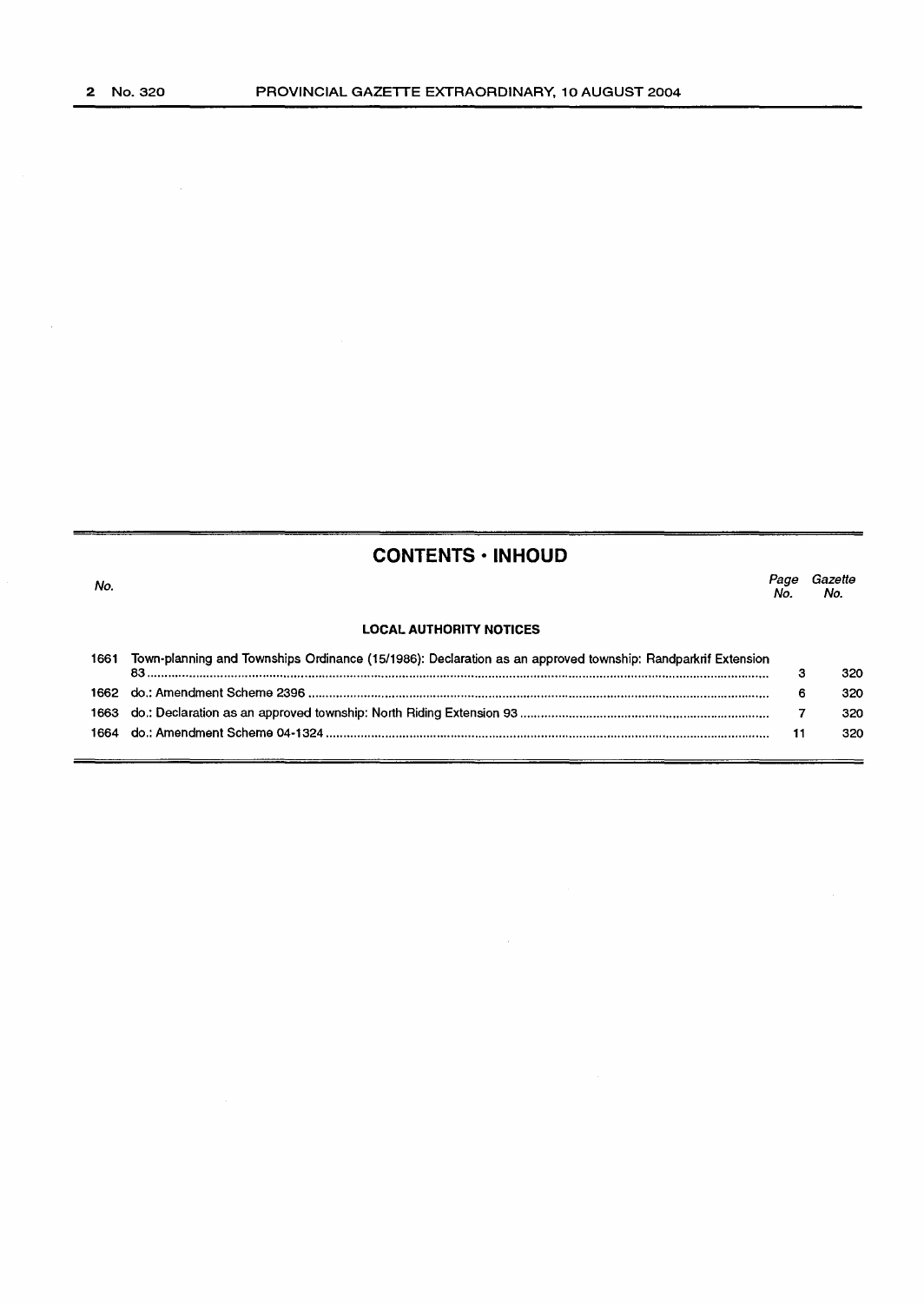# LOCAL AUTHORITY NOTICES

## LOCAL AUTHORITY NOTICE 1661

### DEClARATION AS AN APPROVED TOWNSHIP

In terms of section 103 of the Town Planning and Townships Ordinance, 1986 (Ordinance 15 of 1986), the City of Johannesburg Metropolitan Municipality declares Randparkrif Extension 83 to be an approved township subject to the conditions set out in the Schedule hereto.

#### **SCHEDULE**

STATEMENT OF THE CONDITIONS UNDER WHICH THE APPLICATION MADE BY FACTAPROPS 1005 CC (HEREINAFTER REFERRED TO AS THE APPLICANT/ TOWNSHIP OWNER) UNDER THE PROVISIONS OF CHAPTER Ill OF THE TOWN PlANNING AND TOWNSHIPS ORDINANCE, 1986 (ORDINANCE 15 OF 1986), FOR PERMISSION TO ESTABLISH A TOWNSHIP ON THE REMAINDER OF PORTION 7 OF THE FARM BOSCHKOP 19910 HAS BEEN GRANTED

### 1. CONDITIONS OF ESTABLISHMENT

## (1) Name

The name of the township shall be Randparkrif Extension 83.

### **Design**

The township shall consist of erven and the thoroughfares as indicated on General Plan S.G. No. 2763/2003.

## (3) Provision and installation of services

The township owner shall make the necessary arrangements with the local authority for the provision and installation of water, electricity and sanitation as well as the construction of roads and stormwater drainage in the township, to the satisfaction of the local authority.

#### (4) Removal or replacement of existing services

Should it, by reason of the establishment of the township, become necessary to remove or replace any existing municipal, ESKOM or TELKOM services, the cost thereof shall be borne by the township owner.

#### Acceptance and disposal of stormwater

The township owner shall arrange for the drainage of the township to fit in with that of the adjacent roads and for all stormwater running off or being diverted from the road to be received and disposed of.

#### (6) Access

No access to or egress from the township shall be permitted via Kowie Road along the lines of no access as indicated on layout plan 15/3/372/1.

## Disposal of existing Conditions of Title

All erven shall be made subject to existing conditions and servitudes, if any, including the reservation of rights to minerals, except the following which only affects the street:

The servitude of right of way in favour of the general public vide diagram S.G. No. 7185/2000.

#### Demolition of buildings and structures

The township owner shall at his own costs cause all existing buildings and structures situated within the building line reserves, side spaces or over common boundaries to be demolished to the satisfaction of the local authority when required by the local authority to do so.

#### Erf for municipal purposes

Erf 4208 shall, prior to or simultaneously with registration of transfer of the first erf or unit in the township, at the cost of the township owner, be transferred to the local authority, for park purposes.

#### (10) Obligations with regard to services and restriction regarding the alienation of erven

The township owner shall within such period as the local authority may determine, fulfil his obligations in respect of the provision of water, electricity and sanitary services as well as the construction of roads and stormwater drainage and the installation of systems therefore as previously agreed upon between the township owner and the local authority. Erven may not be alienated or be transferred into the name of a buyer prior to the local authority certifying that sufficient guarantees/cash contributions in respect of the supply of services by the township owner have been submitted or paid to the said local authority.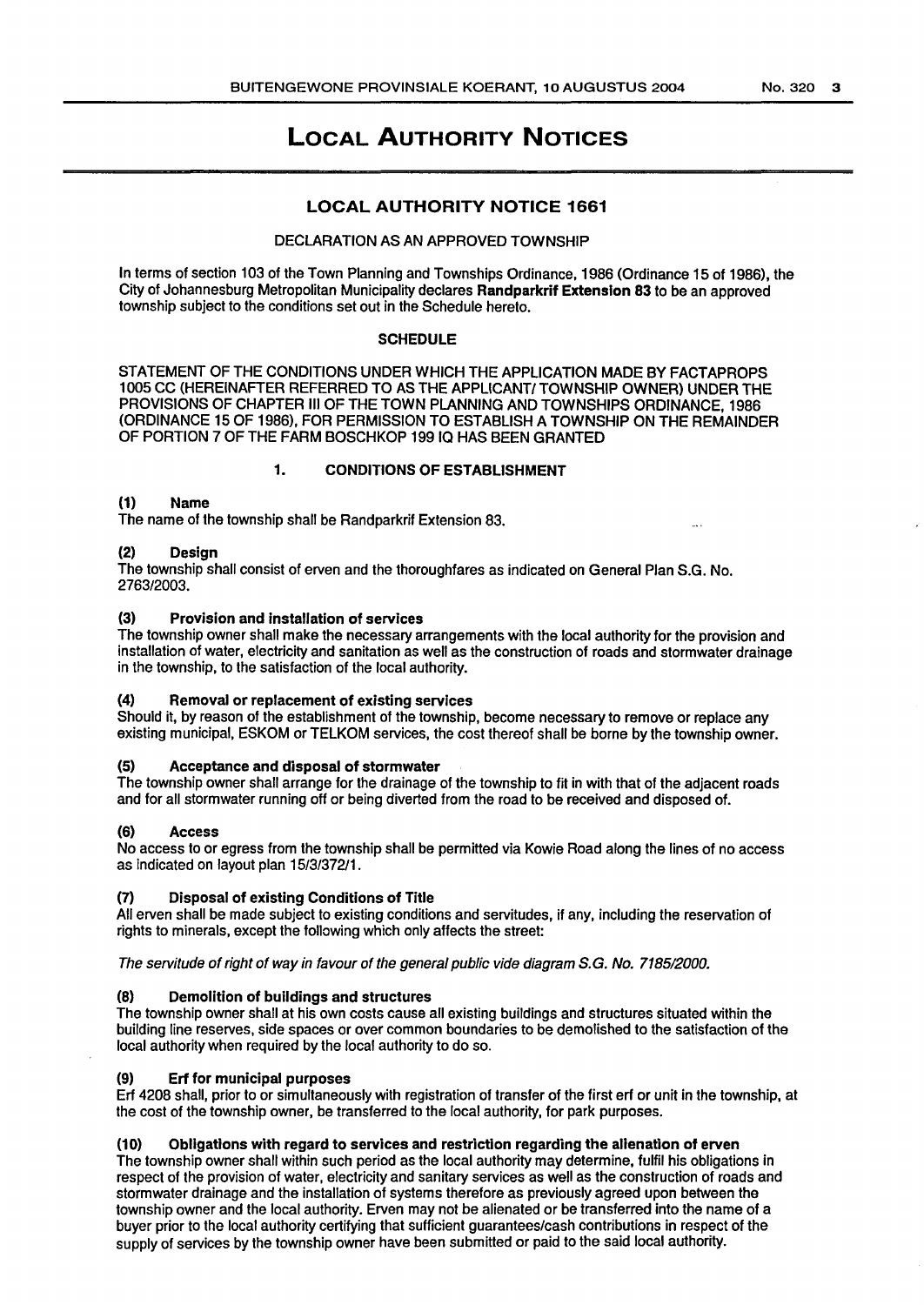### 2. CONDITIONS OF TITLE

The erven mentioned hereunder shall be subject to the conditions as indicated imposed by the local authority in terms of the provisions of the Town Planning and Townships Ordinance, 1986.

# (1) All erven<br>(a) Each erf

Each erf is subject to a servitude, 2 m wide, in favour of the local authority, for sewerage and other municipal purposes, along any two boundaries other than a street boundary and in the case of a panhandle erf, an additional servitude for municipal purposes 2m wide across the access portion of the erf, if and when required by the local authority: Provided that the local authority may dispense with any such servitude.

(b) No building or other structure shall be erected within the aforesaid servitude area and no large-rooted trees shall be planted within the area of such servitude or within 2 m thereof.

(c) The local authority shall be entitled to deposit temporarily on the land adjoining the aforesaid servitude such material as may be excavated by it during construction, maintenance or removal of such sewerage mains and other works as it, in its discretion may deem necessary and shall further be entitled to reasonable access to the said land for the aforesaid purpose subject to any damage done during the process of the construction, maintenance or removal of such sewerage mains and other works being made good by the local authority.

#### (2} Erf 4206

The erf is subject to a 4m wide stormwater servitude in favour of the local authority, as indicated on the General Plan.

#### P. Moloi, City Manager (Notice No.783/2004) August 2004

## PLAASLIKE BESTUURSKENNISGEWING 1661

#### VERKLARING TOT 'N GOEDGEKEURDE DORP

lngevolge artikel103 van die Ordonnansie op Dorpsbeplanning en Dorpe, 1986 (Ordonnansie 15 van 1986), verklaar die Stad van Johannesburg Metropolitaanse Munisipalitiet hiermee die dorp Randparkrif Uitbrelding 83 tot 'n goedgekeurde dorp onderworpe aan die voorwaardes uiteengesit in die bygaande Bylae.

## BYLAE

VERKLARING VAN VOORWAARDES WAAROP DIE AANSOEK GEDOEN DEUR FACTAPROPS 1005 BK (HIERNA DIE AANSOEKDOENER/ DORPSEIENAAR GENOEM) INGEVOLGE DIE BEPALINGS VAN HOOFSTUK Ill VAN DIE ORDONNANSIE OP DORPSBEPLANNING EN DORPE, 1986 (ORDONNANSIE 15VAN 1986), OM TOESTEMMING OM 'N DORPTESTIG OP DIERESTANTVAN GEDEELTE7VAN DIE PLAAS BOSCHKOP 199 IQ TOEGESTAAN IS

## 1. STIGTINGSVOORWAARDES

#### (1) Naam

Die naam van die dorp is Randparkrif Uitbreiding 83.

#### (2) Ontwerp

Die dorp bestaan uit erwe en die deurpaaie soos aangedui op Algemene Plan LG Nr 2763/2003.

#### (3} Voorsiening en installering van dienste

Die dorpseienaar meet die nodige reelings met die plaaslike bestuur tref vir die voorsiening en installering van water, elektrisiteit en sanitere dienste asook die konstruksie van strata en stormwaterdreinering in die dorp, tot tevredenheid van die plaaslike bestuur.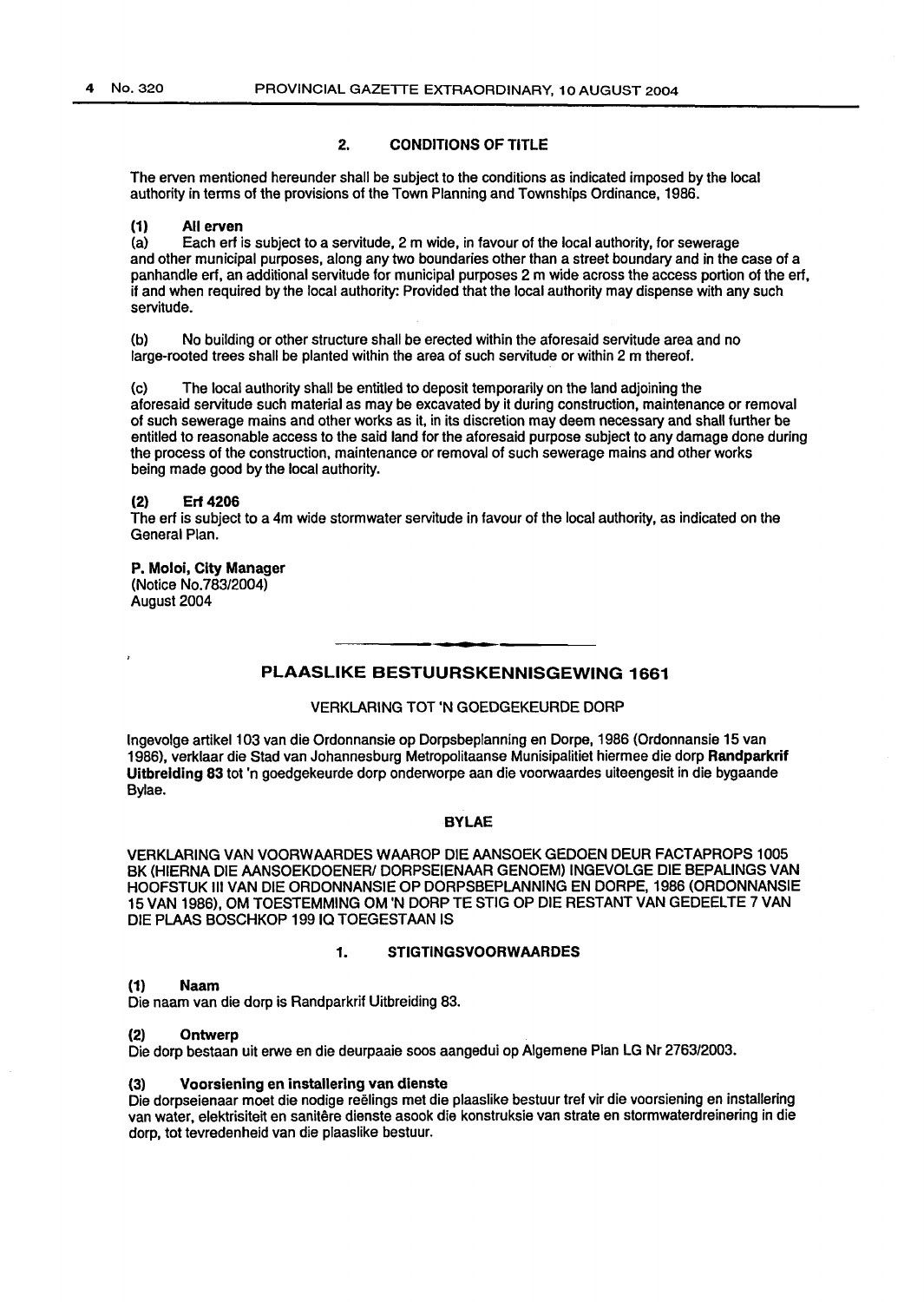## (4) Verwydering of vervanging van bestaande dienste

lndien dit as gevolg van die dorpstigting, nodig is om enige bestaande munisipale, ESKOM of TELKOM dienste te verwyder of te vervang, moet die koste daarvan deur die dorpseienaar gedra word.

## (5) Ontvangs en versorging van stormwater

Die dorpseienaar moet die stormwaterdreinering van die dorp so reel dat dit inpas by die van die aangrensende paaie en aile stormwater wat van die pad afloop of afgelei word, moet ontvang en versorg word.

## (6) Toegang

Geen toegang tot of uitgang vanuit die dorp sal via Kowieweg langs die lyne van geen toegang soos aangedui op uitlegplan 15/3/372/, toegelaat word nie.

### (7) Beskikking oor bestaande titelvoorwaardes

Aile erwe moet onderworpe gemaak word aan bestaande voorwaardes en serwitute, indian enige, met inbegrip van die voorbehoud van die regte op minerale, behalwe die volgende wat slegs die straat raak:

Die serwituut van reg-van-weg ten gunste van die algemene publiek vide diagram L.G. No. 7185/2000.

### Sloping van geboue en strukture

Die dorpseienaar moet op eie koste aile bestaande geboue en strukture wat binne boulynreserwes, kantruimtes of oor gemeenskaplike grense gelee is, laat sloop tot bevrediging van die plaaslike bestuur wanneer die plaaslike bestuur dit vereis.

### (9) Erf vir munisipale doelelndes

Erf 4208 moet voor of gelyktydig met registrasie van oordrag van die eerste erf of eenheid in die dorp, op koste van die dorpseienaar, oorgedra word na die plaaslike bestuur vir parkdoeleindes.

## (10) Verpligtlnge ten opsigte van dienste en beperking betreffende die vervreemding van erwe

Die dorpseienaar moet binne sodanige tydperk as wat die plaaslike bestuur mag bepaal, sy verpligtinge met betrekking tot die voorsiening van water, elektrisiteit en sanitêre dienste asook die konstruksie van paaie en stormwaterdreinering en die installering van die stelsels daarvoor, soos vooraf ooreengekom tussen die dorpseienaar en die plaaslike bestuur, nakom. Erwe mag nie vervreem of oorgedra word in die naam van 'n koper alvorens die plaaslike bestuur bevestig het dat voldoende waarborge/kontantbydraes ten opsigte van die voorsiening van dienste deur die dorpseienaar aan die plaaslike bestuur gelewer of betaal is nie.

## 2. TITELVOORWAARDES

Die erwe hieronder genoem is onderworpe aan die voorwaardes soos aangedui deur die plaaslike bestuur ingevolge die bepalings van die Ordonnansie op Dorpsbeplanning en Dorpe, 1986.

## (1) Aile erwe

(a) Elke erf is onderworpe aan 'n serwituut 2 m breed, ten gunste van die plaaslike bestuur, vir riolerings-en ander munisipale doeleindes, langs enige twee grense, uitgesonderd 'n straatgrens en, in die geval van 'n pypsteelerf, 'n addisionele serwituut vir munisipale doeleindes 2m breed oar die toegangsgedeelte van die erf, indien en wanneer verlang deur die plaaslike bestuur: Met dien verstande dat die plaaslike bestuur van enige sodanige serwituut mag afsien.

(b) Geen gebou of ander struktuur mag binne die voornoemde serwituutgebied opgerig word nie en geen grootwortelbome mag binne die gebied van sodanige serwituut of binne 2 m daarvan, geplant word nie.

(c) Die plaaslike bestuur is geregtig om enige materiaal wat deur hom uitgegrawe word tydens die aanleg, onderhoud of verwydering van sodanige rioolhoofpypleidings, en ander werke wat hy volgens goeddunke noodsaaklik ag, tydelik te plaas op die grond wat aan die voornoemde serwituut grens en voorts sal die plaaslike bestuur geregtig wees tot redelike toegang tot genoemde grond vir die voornoemde doel. onderworpe daaraan dat die plaaslike bestuur enige skade vergoed wat gedurende die aanleg, onderhoud of verwydering van sodanige rioolhoofpypleiding en ander werke veroorsaak word.

#### (2) Erf 4206

Die erf is onderworpe aan 'n 4m bree stormwaterserwituut ten gunste van die plaaslike bestuur, soos aangedui op die Algemene Plan.

#### P. Molol, Stadsbestuurder

(Kennisgewing 783/2004) Augustus 2004.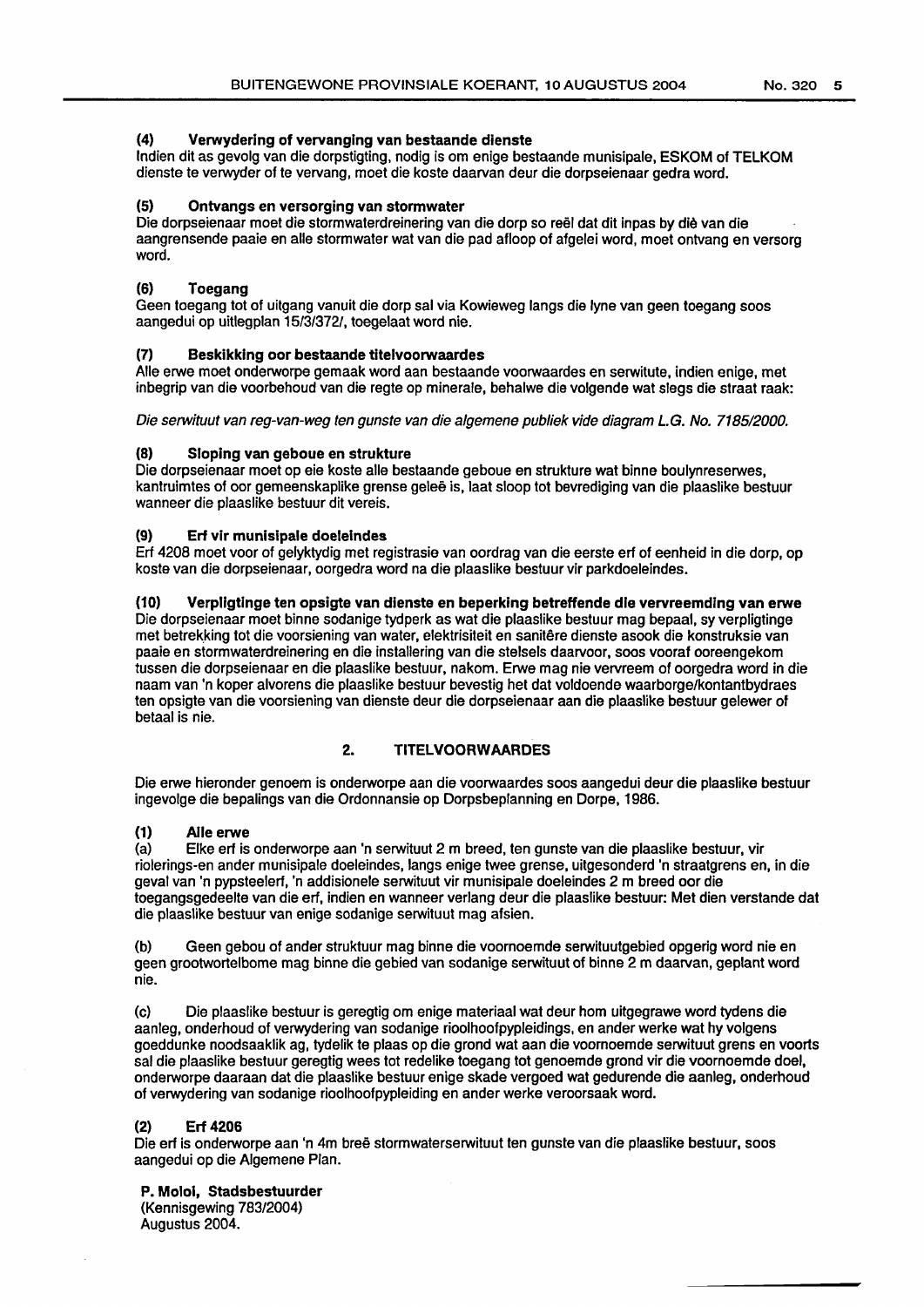## LOCAL AUTHORITY NOTICE 1662

#### AMENDMENT SCHEME 2396

The City of Johannesburg Metropolitan Municipality herewith in terms of the provisions of section 125(1)(a) of the Town Planning and Townships Ordinance No 15 of 1986, declares that he has approved an amendment scheme being an amendment of the Randburg Town Planning Scheme, 1976, comprising the same land as included in the township of Randparkrif Extension 83. Map 3 and the scheme clauses of the amendment scheme are filed with the Executive Director: Development Planning: Transportation and Environment: City of Johannesburg and are open for inspection at all reasonable times.

This amendment is known as Amendment Scheme 2396.

P. Moloi, City Manager (Notice No 784/2004.) August 2004.

#### PLAASLIKE BESTUURSKENNISGEWING 1662

#### WYSIGINGSKEMA 2396

Die Stad van Johannesburg Metropolitaanse Munisipaliteit verklaar hiermee ingevolge die bepalings van artikel125(1)(a) van die Ordonnansie op Dorpsbeplanning en Dorpe Nr 15 van 1986, dat hy 'n wysigingskema synde 'n wysiging van die Randburg Dorpsbeplanningskema, 1976, wat uit dieselfde grand as die dorp Randparkrif Uitbreiding 83 bestaan, goedgekeur het. Kaart 3 en die skemaklousules van die wysigingskema word in bewaring gehou deur die Uitvoerende Direkteur: Ontwikkelingsbeplanning, Vervoer en Omgewing: Stad van Johannesburg en is beskikbaar vir inspeksie op aile redelike tye.

Hierdie wysiging staan bekend as Wysigingskema 2396.

P. Molol, Stadsbestuurder (Kennisgewing Nr 784/2004.) Augustus 2004.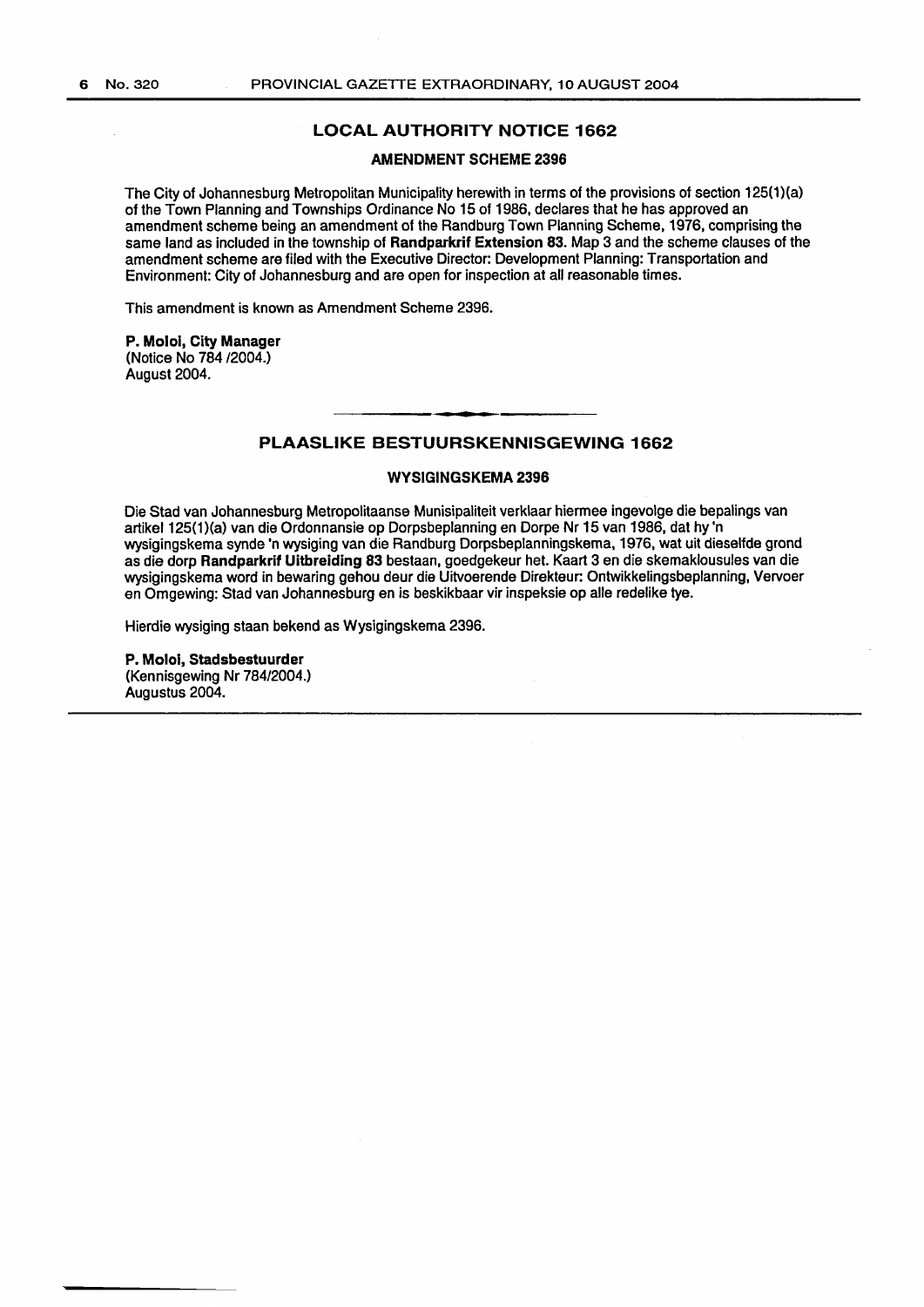## LOCAL AUTHORITY NOTICE 1663

## DECLARATION AS AN APPROVED TOWNSHIP

In terms of section 103 of the Town Planning and Townships Ordinance, 1986 (Ordinance 15 of 1986), the City of Johannesburg Metropolitan Municipality declares North Riding Extension 93 to be an approved township subject to the conditions set out in the Schedule hereto.

#### **SCHEDULE**

STATEMENT OF THE CONDITIONS UNDER WHICH THE APPLICATION MADE BY THE NEW HOUSING COMPANY LTD (HEREINAFTER REFERRED TO AS THE APPLICANT/ TOWNSHIP OWNER) UNDER THE PROVISIONS OF CHAPTER Ill OF THE TOWN PLANNING AND TOWNSHIPS ORDINANCE, 1986 (ORDINANCE 15 OF 1986}, FOR PERMISSION TO ESTABLISH A TOWNSHIP ON PORTION 504 OF THE FARM OLIEVENHOUTPOORT 19610 HAS BEEN GRANTED

### 1. CONDITIONS OF ESTABLISHMENT

#### (1) Name

The name of the township shall be North Riding Extension 93.

#### (2) Design

The township shall consist of erven and a thoroughfare as indicated on General Plan S.G. No. 8687/2003.

#### (3) Provision and installation of services

The township owner shall make the necessary arrangements with the local authority for the provision and installation of water, electricity and sanitation as well as the construction of roads and stormwater drainage in the township, to the satisfaction of the local authority.

#### (4) Access

No access to or egress from the township shall be permitted via the proposed President Fouche Drive.

#### (5) Provincial Government

(a) Should the development of the township not been completed on or before 31 October 2006 the application shall be resubmitted to the Department of Transport and Public Works (Gauteng Provincial Government} for reconsideration.

(b) If however, before the expiry date of the mentioned period, circumstances change in such a way that roads and/or PWV routes under the control of the said Department, are affected by the proposed layout of the township, the applicant shall resubmit the application for the purpose of fulfilment of the requirements of the controlling authority in terms of the provisions of Section 11 of Act 21 of 1940, as amended.

#### (6) Removal or replacement of existing services

Should it, by reason of the establishment of the township, become necessary to remove or replace any existing municipal, ESKOM and/or TELKOM services, the cost thereof shall be borne by the township owner.

#### {7) Acceptance and disposal of stormwater

The township owner shall arrange for the drainage of the township to fit in with that of the adjacent roads and for all stormwater running off or being diverted from the road to be received and disposed of.

#### {8) Disposal of existing Conditions of Title

All erven shall be made subject to existing conditions and servitudes, if any, including the reservation of rights to minerals.

#### (9) Demolition of buildings and structures

The township owner shall at his own expense cause all existing buildings and structures situated within the building line reserves, side spaces or over common boundaries to be demolished to the satisfaction of the local authority when required by the local authority to do so.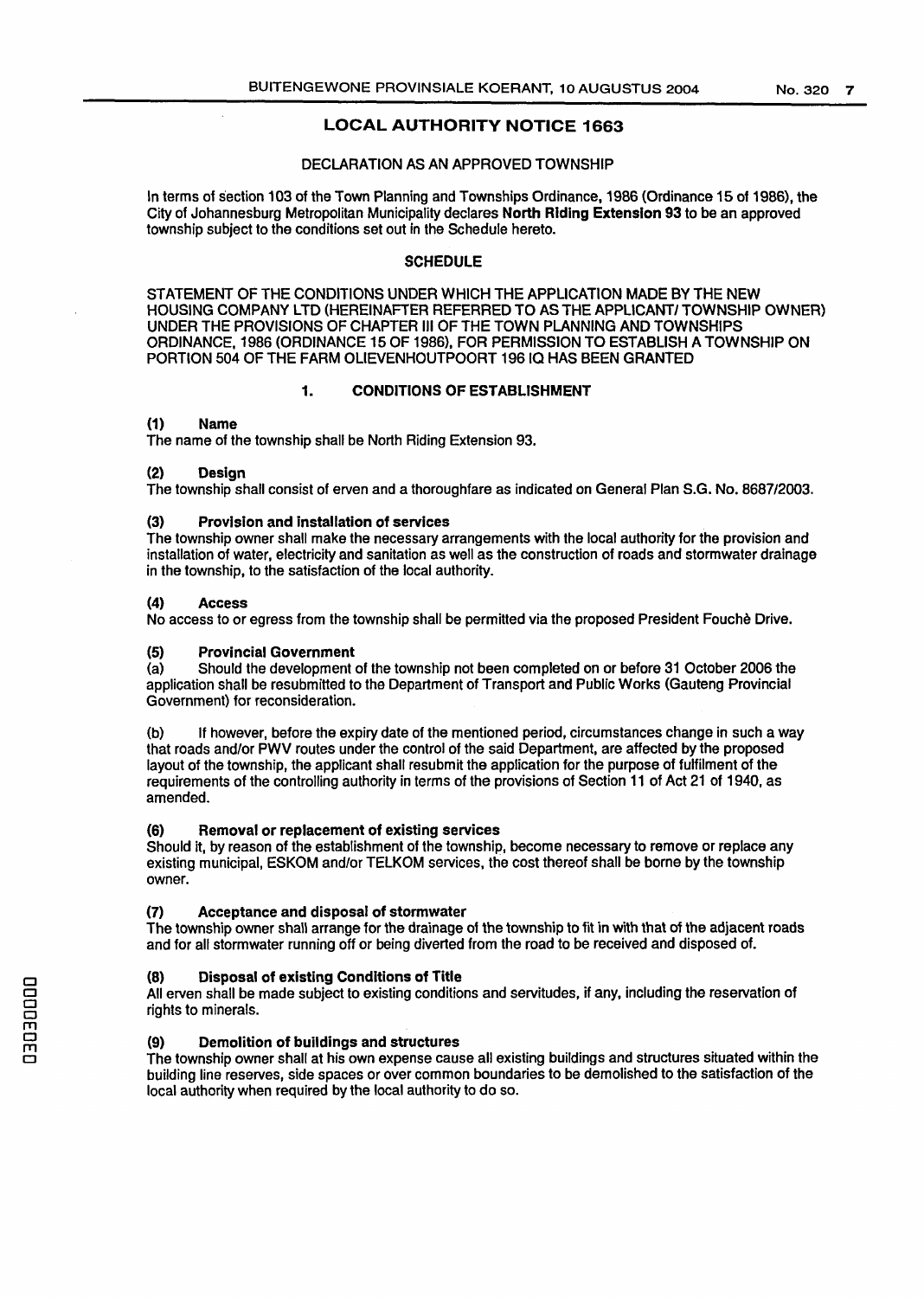#### (10) Notarial tie of erven

The township owner shall at his own costs, after proclamation of the township but prior to the transfer of any unit/erf in the township, notarially tie Erven 2329, 2330 and 2331, to the satisfaction of the local authority.

#### (11) Restriction on the transfer of erven

Erven 2330 and 2331 shall only be transferred as part of the common property in the development scheme, to the body corporate established in respect of the residential erven in the township, which body corporate shall have full responsibility for the functioning and proper maintenance of the said erven and the essential services within the said erven.

#### (12} Endowment

The township owner shall, in terms of the provisions of Section 98(2) of the Town Planning and Townships Ordinance, 15 of 1986, pay a lump sum endowment to the local authority for the shortfall in the provision of land for a park (public open space), if applicable.

### (13) Obligations with regard to services and restriction regarding the alienation of erven

The township owner shall within such period as the local authority may determine, fulfil his obligations in respect of the provision of water, electricity and sanitary services as well as the construction of roads and storm water drainage and the installation of systems therefore as previously agreed upon between the township owner and the local authority. Erven may not be alienated or be transferred into the name of a buyer prior to the local authority certifying that sufficient guarantees/cash contributions in respect of the supply of services by the township owner have been submitted or paid to the said local authority.

## 2. CONDITIONS OF TITLE

The erven mentioned hereunder shall be subject to the conditions as indicated imposed by the local authority in terms of the provisions of the Town Planning and Townships Ordinance, 1986.

### (1} All erven

(a) Each erf is subject to a servitude, 2 m wide, in favour of the local authority, for sewerage and other municipal purposes, along any two boundaries other than a street boundary and in the case of a panhandle erf, an additional servitude for municipal purposes 2m wide across the access portion of the erf, if and when required by the local authority: Provided that the local authority may dispense with any such servitude.

(b) No building or other structure shall be erected within the aforesaid servitude area and no largerooted trees shall be planted within the area of such servitude or within 2 m thereof.

(c) The local authority shall be entitled to deposit temporarily on the land adjoining the aforesaid servitude such material as may be excavated by it during the process of construction, maintenance or removal of such sewerage mains and other works as it, in its discretion may deem necessary and shall further be entitled to reasonable access to the said land for the aforesaid purpose subject to any damage done during the process of the construction, maintenance or removal of such sewerage mains and other works being made good by the local authority.

#### (2) Erven 2330 and 2331

Erven 2330 and 2331 shall only be transferred as part of the common property in the development scheme, to the body corporate established in respect of the residential erven in North Riding Extension 93, which body corporate shall have full responsibility for the functioning and proper maintenance of the said erven and the essential services within the said erven.

P. Moloi, City Manager (Notice No. 755/2004) August 2004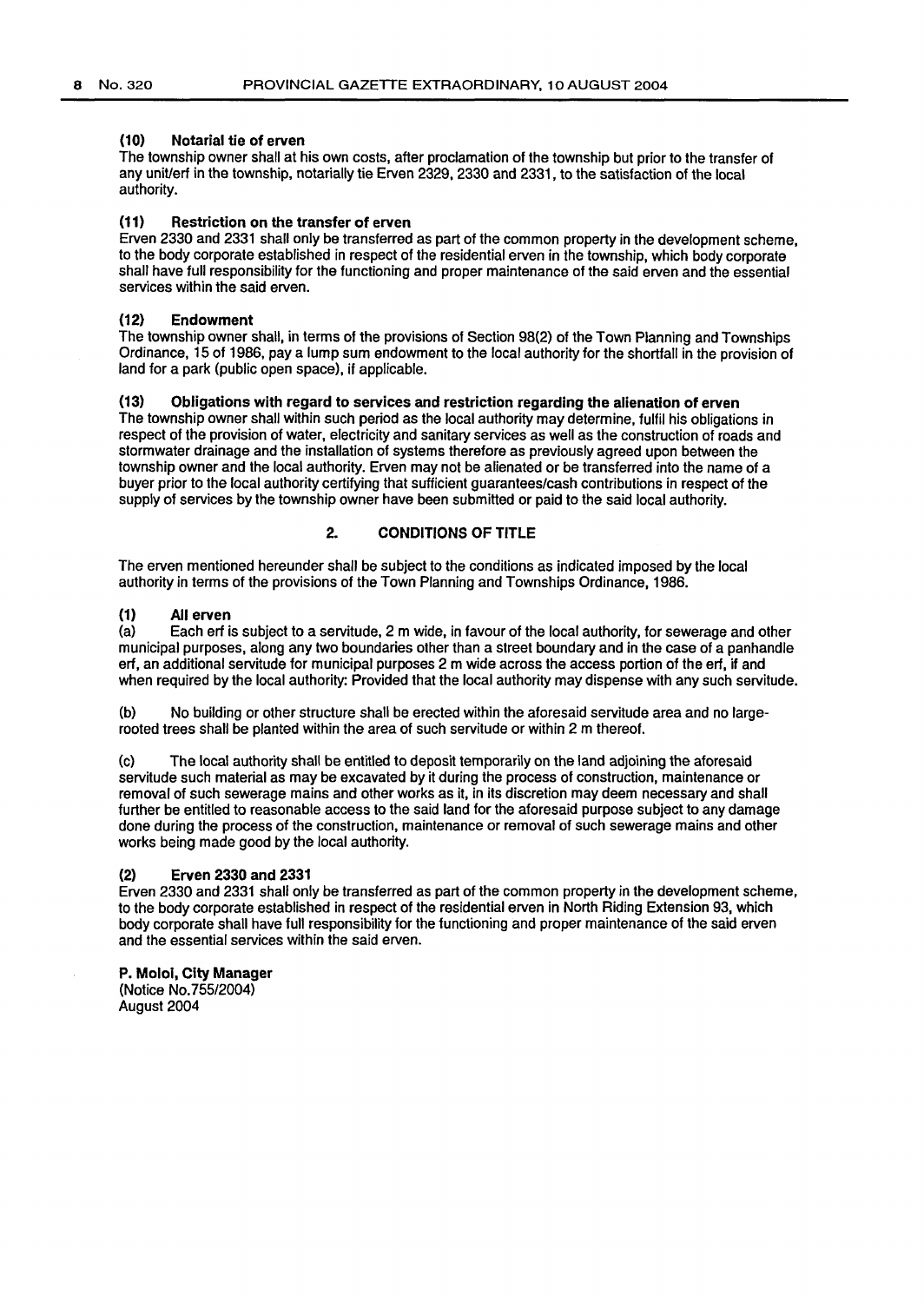## PLAASLIKE BESTUURSKENNISGEWING 1663

#### VERKLARING TOT 'N GOEDGEKEURDE DORP

lngevolge artikel 103 van die Ordonnansie op Dorpsbeplanning en Dorpe, 1986 (Ordonnansie 15 van 1986), verklaar die Stad van Johannesburg Metropolitaanse Munisipalitiet hiermee die dorp North Riding Uitbreldlng 93 tot 'n goedgekeurde dorp onderworpe aan die voorwaardes uiteengesit in die bygaande Bylae.

### BYLAE

VERKLARING VAN VOORWAARDES WAAROP DIE AANSOEK GEDOEN DEUR THE NEW HOUSING COMPANY BPK (HIERNA DIE AANSOEKDOENER/ DORPSEIENAAR GENOEM) INGEVOLGE DIE BEPALINGS VAN HOOFSTUK Ill VAN DIE ORDONNANSIE OP DORPSBEPLANNING EN DORPE, 1986 (ORDONNANSIE 15 VAN 1986), OM TOESTEMMING OM 'N DORP TE STIG OP GEDEELTE 504 VAN DIE PLAAS OLIEVENHOUTPOORT 19610 TOEGESTAAN IS

### 1. STIGTINGSVOORWAARDES

### (1) Naam

Die naam van die dorp is North Riding Uitbreiding 93.

#### (2) Ontwerp

Die dorp bestaan uit erwe en 'n deurpad soos aangedui op Algemene Plan LG Nr 8687/2003.

### (3) Voorsiening en lnstallering van dienste

Die dorpseienaar moet die nodige reelings met die plaaslike bestuur tref vir die voorsiening en installering van water, elektrisiteit en sanitêre dienste asook die konstruksie van strate en stormwaterdreinering in die dorp, tot tevredenheid van die plaaslike bestuur.

### (4) Toegang

Geen toegang tot of uitgang vanuit die dorp sal via President Fouche Rylaan toegelaat word nie.

## (5) Provlnsiale Regering

(a) Indian die ontwikkeling van die dorp nie voor of op 31 Oktober 2006 voltooi word nie, moet die aansoek heringedien word by die Departement van Vervoer en Publieke Werke (Gauteng Provinsiale Regering) vir heroorweging.

(b) lndien omstandighede egter, voor die verstryking van die gemelde periode, tot so 'n mate verander dat paaie en/of PWV roetes onder die beheer van die betrokke Departement deur die beoogde uitleg van die dorp geraak word, moet die applikant die aansoek herindien vir doeleindes van die nakoming van die vereistes van die beherende liggaam in gevolge die bepalings van Artikel 11 van Wet 21 van 1940, soos gewysig.

#### (6) Verwydering of vervanging van bestaande dienste

lndien dit as gevolg van die dorpstigting, nodig is om enige bestaande munisipale, TELKOM en/of ESKOM dienste te verwyder of te vervang, moet die koste daarvan deur die dorpseienaar gedra word.

## (7) Ontvangs en versorglng van stormwater

Die dorpseienaar moet die stormwaterdreinering van die dorp so reël dat dit inpas by die van die aangrensende paaie en aile stormwater wat van die pad afloop of afgelei word, moet ontvang en versorg word.

## {8) Beskikking oor bestaande titelvoorwaardes

Aile erwe moet onderworpe gemaak word aan bestaande voorwaardes en serwitute, indien enige, met inbegrip van die voorbehoud van die regte op minerale.

#### (9) Sloping van geboue en strukture

Die dorpseienaar moet op eie koste aile bestaande geboue en strukture wat binne boulynreserwes, kantruimtes of oor gemeenskaplike grense gelee is, laat sloop tot bevrediging van die plaaslike bestuur wanneer die plaaslike bestuur dit vereis.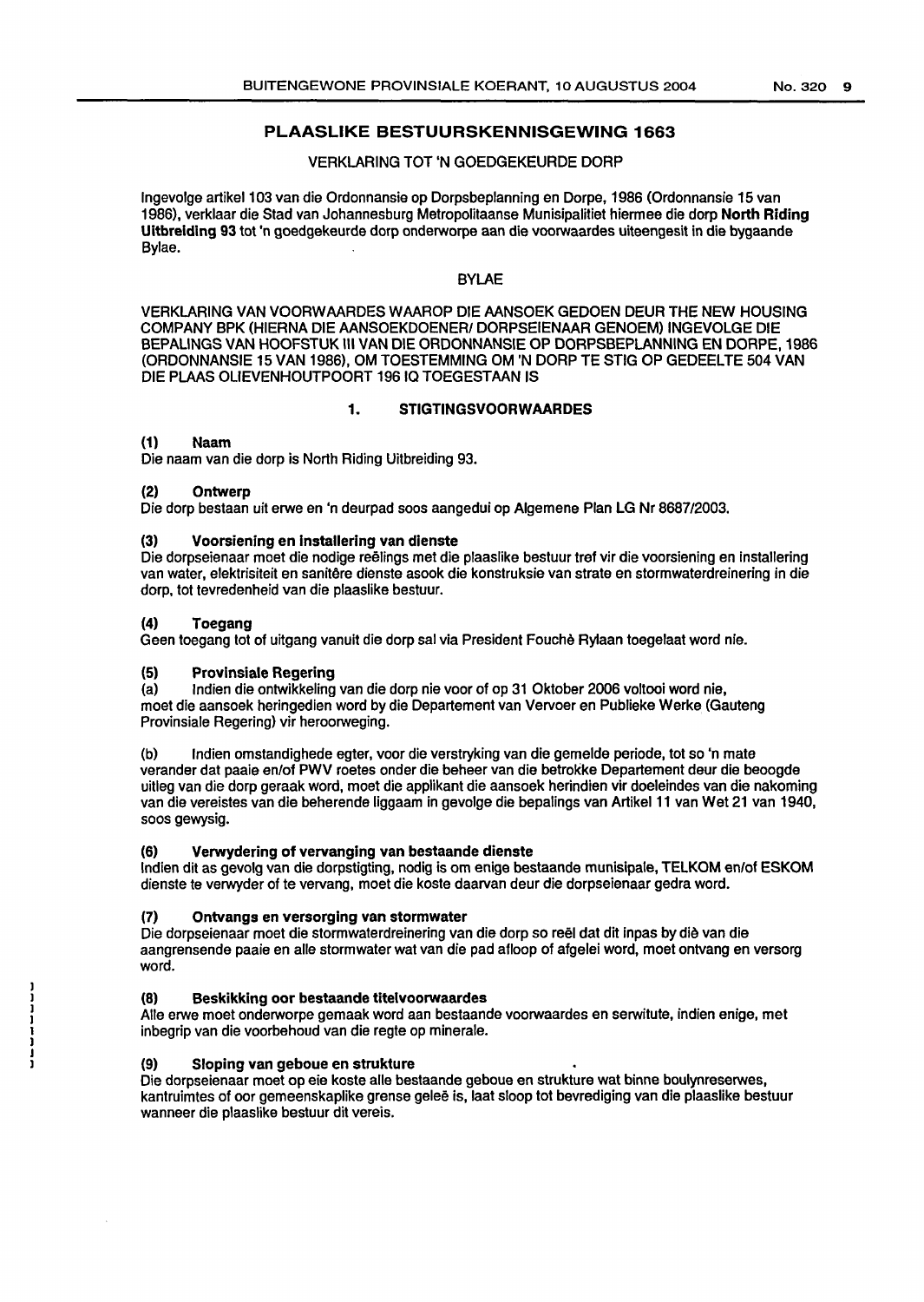#### (10) Notariële verbinding van erwe

Die dorpseienaar moet op eie koste, na proklamasie van die dorp maar voor die oordrag van enige eenheid/erf in die dorp, Erwe 2329, 2330 en 2331 notarieel verbind, tot tevredenheid van die plaaslike bestuur.

## (11) Beperklng op die oordrag van erwe

Erwe 2330 en 2331 mag slegs as deel van die gemeenskaplike eiendom in die ontwikkefingskema, aan die Beheerliggaam, wat ten opsigte van die residensiele erwe in die dorp gestig is, oorgedra word, welke Beheerfiggaam valle verantwoordelikheid sal dra vir die funksionering en behoorlike instandhouding van die gemelde erwe en die noodsaaklike dienste binne die gemelde erwe.

#### (12) Begiftiging

Die dorpseienaar sal, ingevolge die bepalings van Artikel 98(2) van die Dorpsbeplanning en Dorpe Ordonnansie, Nr 15 van 1986, 'n globale bedrag as begiftiging aan die plaaslike bestuur betaal vir die tekort in die voorsiening van grond vir 'n park (openbare oop ruimte), indien van toespassing.

## (13) Verpligtinge ten opsigte van dienste en beperking betreffende die vervreemding van erwe

Die dorpseienaar moet binne sodanige tydperk as wat die plaaslike bestuur mag bepaal, sy verpligtinge met betrekking tot die voorsiening van water, elektrisiteit en sanitere dienste asook die konstruksie van paaie en stormwaterdreinering en die installering van die stelsels daarvoor, soos vooraf ooreengekom tussen die dorpseienaar en die plaaslike bestuur, nakom. Erwe mag nie vervreem of oorgedra word in die naam van 'n koper alvorens die plaaslike bestuur bevestig het dat voldoende waarborge/kontantbydraes ten opsigte van die voorsiening van dienste deur die dorpseienaar aan die plaaslike bestuur gelewer of betaal is nie.

## 2. TITELVOORWAARDES

Die erwe hieronder genoem is onderworpe aan die voorwaardes soos aangedui deur die plaaslike bestuur ingevolge die bepalings van die Ordonnansie op Dorpsbeplanning en Dorpe, 1986.

# (1) Alle erwe<br>(a) Elke erf is

Elke erf is onderworpe aan 'n serwituut 2 m breed, ten gunste van die plaaslike bestuur, vir riolerings-en ander munisipale doeleindes, langs enige twee grense, uitgesonderd 'n straatgrens en, in die geval van 'n pypsteelerf, 'n addisionele serwituut vir munisipale doeleindes 2m breed oor die toegangsgedeelte van die erf, indien en wanneer verlang deur die plaaslike bestuur: Met dien verstande dat die plaaslike bestuur van enige sodanige serwituut mag afsien.

(b) Geen gebou of ander struktuur mag binne die voornoemde serwituutgebied opgerig word nie en geen grootwortelbome mag binne die gebied van sodanige serwituut of binne 2 m daarvan, geplant word nie.

(c) Die plaaslike bestuur is geregtig om enige materiaal wat deur hom uitgegrawe word tydens die aanleg, onderhoud of verwydering van sodanige rioolhoofpypleidings, en ander werke wat hy volgens goeddunke noodsaaklik ag, tydelik te plaas op die grond wat aan die voornoemde serwituut grens en voorts sal die plaaslike bestuur geregtig wees tot redelike toegang tot genoemde grond vir die voornoemde doel, onderworpe daaraan dat die plaaslike bestuur enige skade vergoed wat gedurende die aanleg, onderhoud of verwydering van sodanige rioolhoofpypleiding en ander werke veroorsaak word.

#### (2) Erwe 2330 en 2331

Die erwe mag slegs as deel van die gemeenskaplike eiendom in die ontwikkelingskema, aan die Beheerliggaam, wat ten opsigte van die residensiele erwe in North Riding Uitbreiding 93 gestig is, oorgedra word, welke Beheerliggaam valle verantwoordelikheid sal dra vir die funksionering en behoorlike instandhouding van die gemelde erwe en die noodsaaklike dienste binne die gemelde erwe.

P. Moloi, Stadsbestuurder (Kennisgewing 755/2004) Augustus 2004.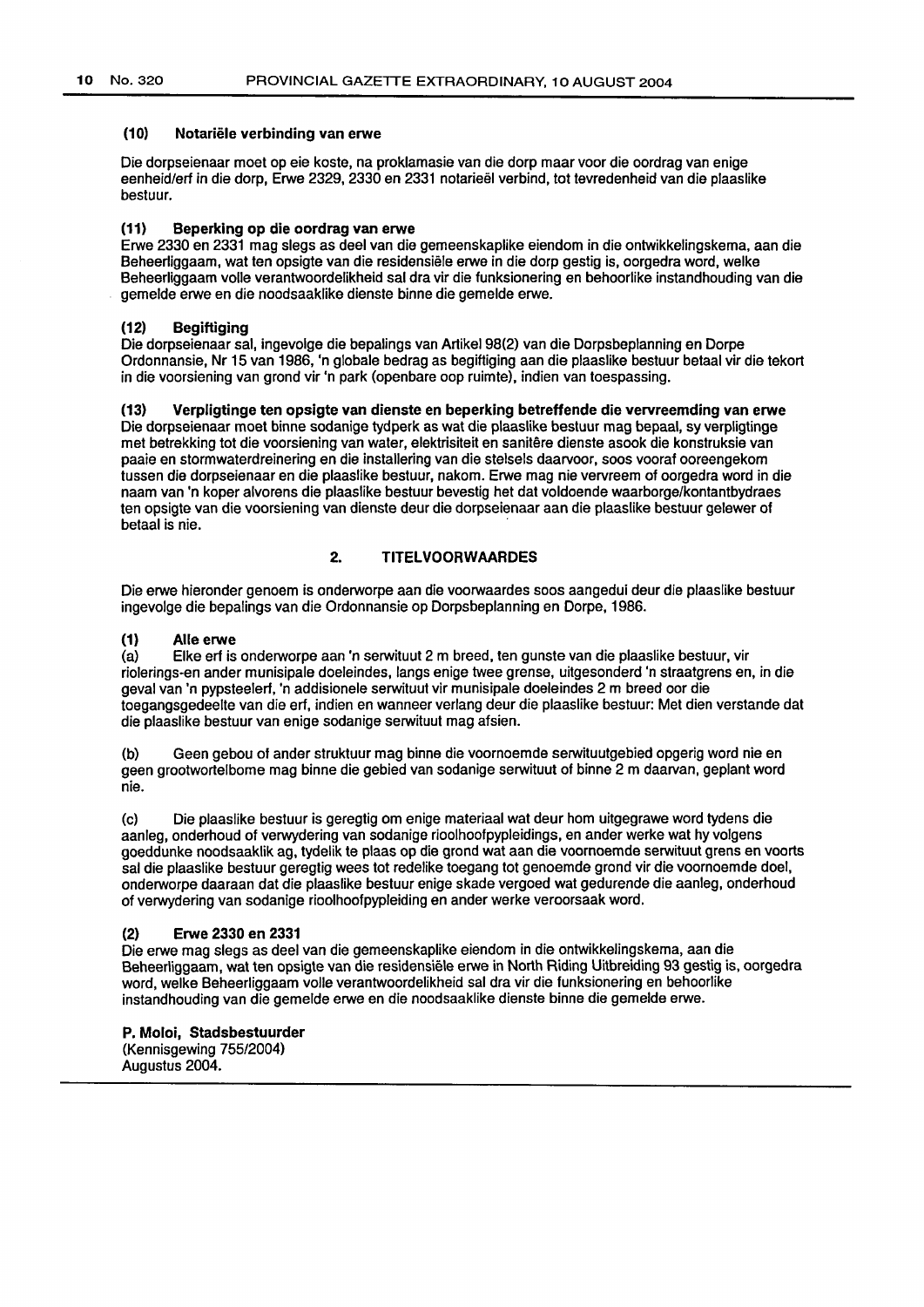## **LOCAL AUTHORITY NOTICE 1664**

#### **AMENDMENT SCHEME 04-1324**

The City of Johannesburg Metropolitan Municipality herewith in terms of the provisions of section 125(1)(a) of the Town Planning and Townships Ordinance No 15 of 1986, declares that he has approved an amendment scheme being an amendment of the Randburg Town Planning Scheme, 1976, comprising the same land as included in the township of **North Riding Extension 93.** Map 3 and the scheme clauses of the amendment scheme are filed with the Executive Director: Development Planning: Transportation and Environment: City of Johannesburg and are open for inspection at all reasonable times.

This amendment is known as Amendment Scheme 04-1324.

#### **P. Moloi, City Manager**  (Notice No 756/2004.) August 2004.

### **PLAASLIKE BESTUURSKENNISGEWING 1664**

#### **WYSIGINGSKEMA 04-1324**

Die Stad van Johannesburg Metropolitaanse Munisipaliteit verklaar hiermee ingevolge die bepalings van artikel125(1)(a) van die Ordonnansie op Dorpsbeplanning en Dorpe Nr 15 van 1986, dat hy 'n wysigingskema synde 'n wysiging van die Randburg Dorpsbeplanningskema, 1976, wat uit dieselfde grond as die dorp **North Riding Ultbrelding 93** bestaan, goedgekeur het. Kaart 3 en die skemaklousules van die wysigingskema word in bewaring gehou deur die Uitvoerende Direkteur: Ontwikkelingsbeplanning, Vervoer en Omgewing: Stad van Johannesburg en is beskikbaar vir inspeksie op aile redelike tye.

Hierdie wysiging staan bekend as Wysigingskema 04-1324.

**P. Molol, Stadsbestuurder**  (Kennisgewing Nr 756/2004.) Augustus 2004.

CJ